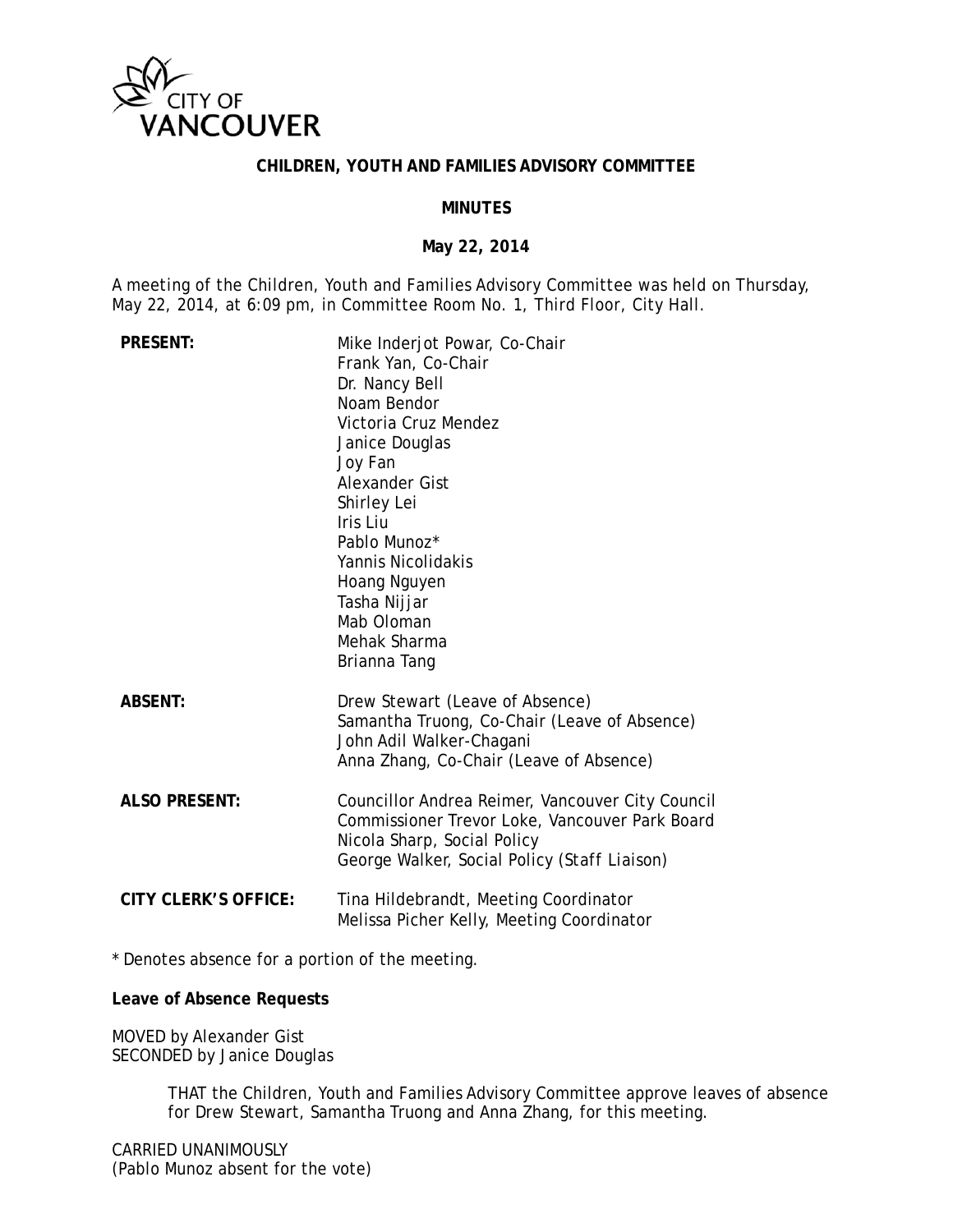#### **Approval of Minutes**

MOVED by Mehak Sharma SECONDED by Victoria Cruz Mendez

> THAT the minutes of the February 27, 2014, Children, Youth and Families Advisory Committee meeting be approved.

CARRIED UNANIMOUSLY (Pablo Munoz absent for the vote)

## **1. Overview of Advisory Committee Procedures and Protocol**

The Meeting Coordinator provided a brief overview on agenda-related procedures as outlined in the Guidelines for Civic Agencies *(distributed – on file)*.

## **2. Updates from Parks Board meeting, Healthy City Lab, Council of Councils (Mike) and Street policies/guidelines**

The Co-chairs, along with Pablo Munoz, Janice Douglas and Mab Oloman, provided brief updates on outcomes and findings from the following meetings/events, and responded to questions:

- Park Board Meeting re: universal washrooms;
- Healthy City Lab *(www.vancouver.ca/healthycity4all#healthycity4all)*;
- Council of Councils; and
- Street policies/quidelines.

# **3. Time within working group**

The Committee had a brief discussion and agreed to the current set-up for working sessions. Co-Chair Powar confirmed the next working session will be on June 19, 2014, and that a list of new subcommittees and members will be forwarded prior to the meeting.

The new subcommittees follow:

- 1. *Communication and Advocacy*
- 2. *Home Economics*
- 3. *City Services*
- 4. *Civic Engagement and Community Development*

# **4. Discussion - Closing of community health clinics**

Co-Chair Powar provided a brief update on a recent meeting he attended regarding the closing of community health clinics, including Pine Free Youth Clinic, and sought the Committee's feedback on a response to the matter. He noted a rally is scheduled for May 24, 2014, at 1 pm in front of Pine Free Youth Clinic on West 4<sup>th</sup> Avenue at Maple Street.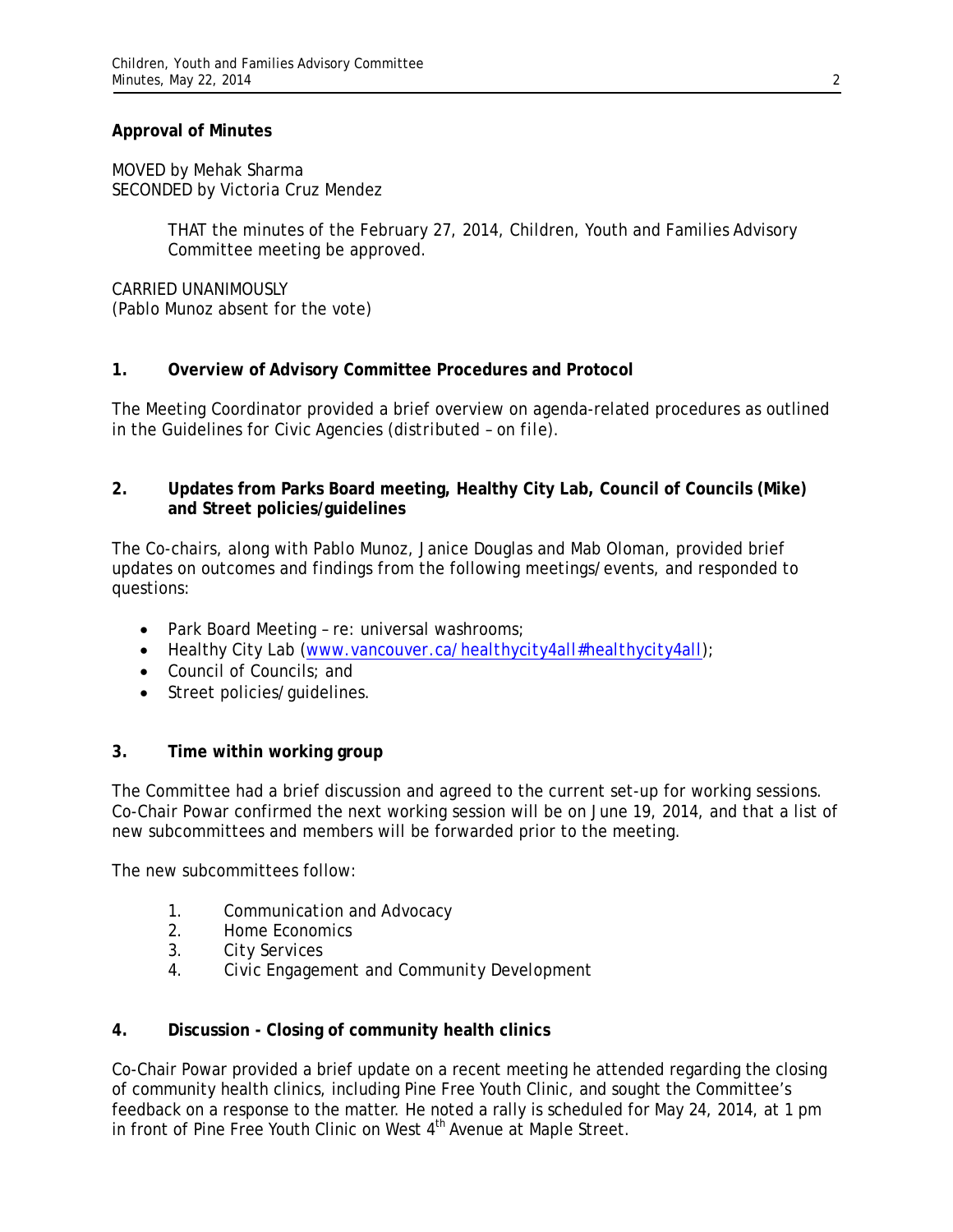In discussion, the Committee agreed to assign this matter to a subcommittee at the next working session on June 19, 2014, to draft recommendations for consideration at a Special Meeting to be scheduled in July or August.

# **5. Program over the summer until next clerked meeting**

The next working session will be held June 19, 2014.

# **6. Upcoming meeting with Urban Aboriginal Advisory Committee**

Co-Chair Powar reminded members of the upcoming meeting with representatives of the Urban Aboriginal Peoples' Advisory Committee on May 28, 2014, at 5:30 pm *(location TBA)*. He also reviewed the outline as follows:

- i) learn the practice of acknowledging first nations territories at the beginning of meetings;
- ii) discuss how to engage aboriginal youth with the work of the CYFAC; and
- iii) explore ways in which both committees can work together.

# **7. New Business**

## **a) Make It Count Campaign**

Mehak Sharma presented a draft letter on behalf of the Committee in support of the recommendations of the Fresh Voices Report and Make It Count Campaign and recommended it be sent to the Vancouver School Board and Ministry of Education.

In discussion, the Committee agreed to send the letter to Mayor and Council, with a copy to the Vancouver School Board, Ministry of Education and Mayor's Task Force on Immigration.

#### MOVED by Mab Oloman SECONDED by Mehak Sharma

THAT the Children Youth and Families Advisory Committee approves sending a letter in support of the recommendations of the Fresh Voices Report and Make It Count Campaign, as amended at its meeting on May 22, 2014, to Mayor and Council, with a copy to the Vancouver School Board, Ministry of Education and Mayor's Task Force on Immigration.

# CARRIED UNANIMOUSLY

Ms. Sharma will forward the final letter to the Meeting Coordinator for distribution.

# **b) Vancouver School Board - Sexual Orientation and Gender Identity Policy**

Tasha Nijjar presented a draft letter on behalf of the Committee in support of the Vancouver School Board's (VSB) proposed changes to the Sexual Orientation and Gender Identity Policy and recommended it be sent to Trustee Patti Bachus, Chair, Vancouver School Board. Ms. Nijjar, along with Councillor Reimer and Commissioner Loke, responded to questions. Commissioner Loke noted the VSB will vote on this policy on June 11, 2014.